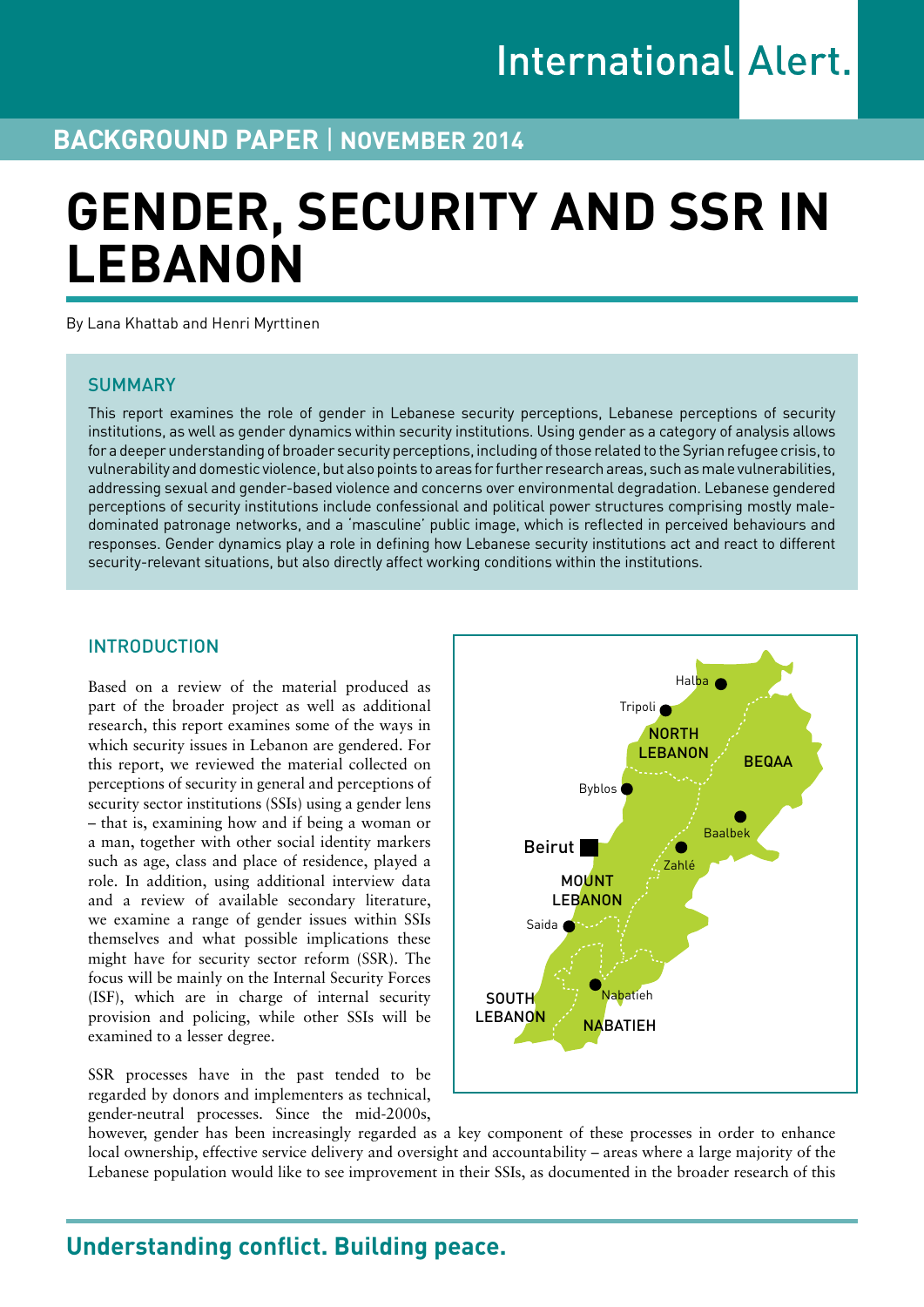project.1 A key challenge of examining gender in relation to SSR has been to go beyond merely seeking to increase the number of women in SSIs, instead examining both women's and men's gender identities and how these impact on security needs, security provision and public perceptions of the institutions.

Although increasing the number of women in SSIs is important, it is not enough as it does not reflect women's potential to advance in the ranks, their job satisfaction, retention rates, or if certain female officers are relegated to certain tasks or, officially or unofficially, barred from others.2 Focusing on the number of female officers also fails to examine how the SSI responds to the different security needs of the citizens it seeks to serve – women, men, the rich, the poor, sexual and gender minorities (SGM), children, people with disabilities, young people and the elderly.

A narrow focus on women also excludes men, who tend to form the majority of SSI personnel. Moreover, the way men are expected to act and behave as male members of these institutions tends to be relatively narrowly proscribed. It is often characterised by overt displays of toughness, disdain for perceived weakness (often projected onto civilian men, women and SGM) and aggression. In many situations – such as riot control, responding to a victim of domestic violence or building community trust – these attributes, which are often embedded in institutional cultures of SSIs, can actually hinder effective security provision.

# GENDER AND SECURITY PERCEPTIONS

Security and insecurity are perceived differently in Lebanon depending on various identity markers such as social class, urban/rural residence, geographical location, confessional and political affiliation, as well as gender. The importance of one's gender identity in relation to other identity markers depends on given societal circumstances. Various political, socio-economic and cultural aspects of the Lebanese context produce diverse patterns of gender relations. Hence, a young, unmarried, rural and low-income girl in South Lebanon will have different perceptions

*Security and insecurity are perceived differently in Lebanon depending on various identity markers such as social class, urban/rural residence, geographical location, confessional and political affiliation, as well as gender.*

of security threats from a middle-aged, married and middle-class man in Beirut. These security perceptions will be further filtered, albeit at different levels, through people's confessional affiliation, political association and other variables.

Men and women are socialised to see security differently. Moreover, women and men of different ages and social classes face different expectations of how to respond to threats. Boys and girls, men and women tend to be

socialised into protecting (and therefore fearing threats against) those attributes associated with their gender roles that society values highest at a given point in time. For women, there is often the expectation of sexual chastity and, through it, family or community 'honour'; for men, they may be expected to be the protector and breadwinner of their family or community, and thereby to have a sense of personal 'honour'.

The ways in which different women and men are expected to respond also differs. For example, women may be more easily able to draw on others for protection, while men may be expected to 'fend for themselves'. Class and age also matter: a young, lower-class male may be expected to respond directly and physically to perceived threats to his 'honour', while his upper-class peer may be expected to show restraint; older and more established men might expect to be able to draw on other, subordinate men through patronage networks to do their bidding for them.

### Gendered perceptions of safety and security

While security perceptions tend to reflect primarily geographical, socio-economic and political/religious community dimensions of identity, some interesting gender dynamics emerge from our data collected in September 2013 across Lebanon. It is worth noting that some of the perceptions reflect longer-term issues and trends, while

<sup>1</sup> The following were important milestones in this respect: M. Bastick and K. Valasek (eds.) (2008). *Gender and security sector reform toolkit*. Geneva: DCAF, Organization for Security and Co-operation in Europe (OSCE)/Office for Democratic Institutions and Human Rights (ODIHR), UN International Research and Training Institute for the Advancement of Women (UN-INSTRAW); and the Organisation for Economic Co-operation and Development (OECD)/ Development Assistance Committee (DAC) (2008). *Handbook on security system reform: Supporting security and justice.* Paris: OECD. For the benefits of integrating gender, see: K. Valasek (2008). 'Security sector reform and gender', in M. Bastick and K. Valasek (eds.). Op. cit. For Lebanese perceptions, see: Lebanese Center for Policy Studies (LCPS) (2013a). *People's perception of security in Lebanon: Developing national capability for security and stabilisation*. Beirut: Lebanese Center for Policy Studies.

<sup>2</sup> Different tasks (or attributes linked to them) are often 'coded' masculine or feminine in a given society: thus, women may be assigned to victims' support units, as caring is 'coded' feminine; on the other hand, their male colleagues may be assigned to riot control, as this is associated with 'masculine-coded' characteristics such as toughness and aggression.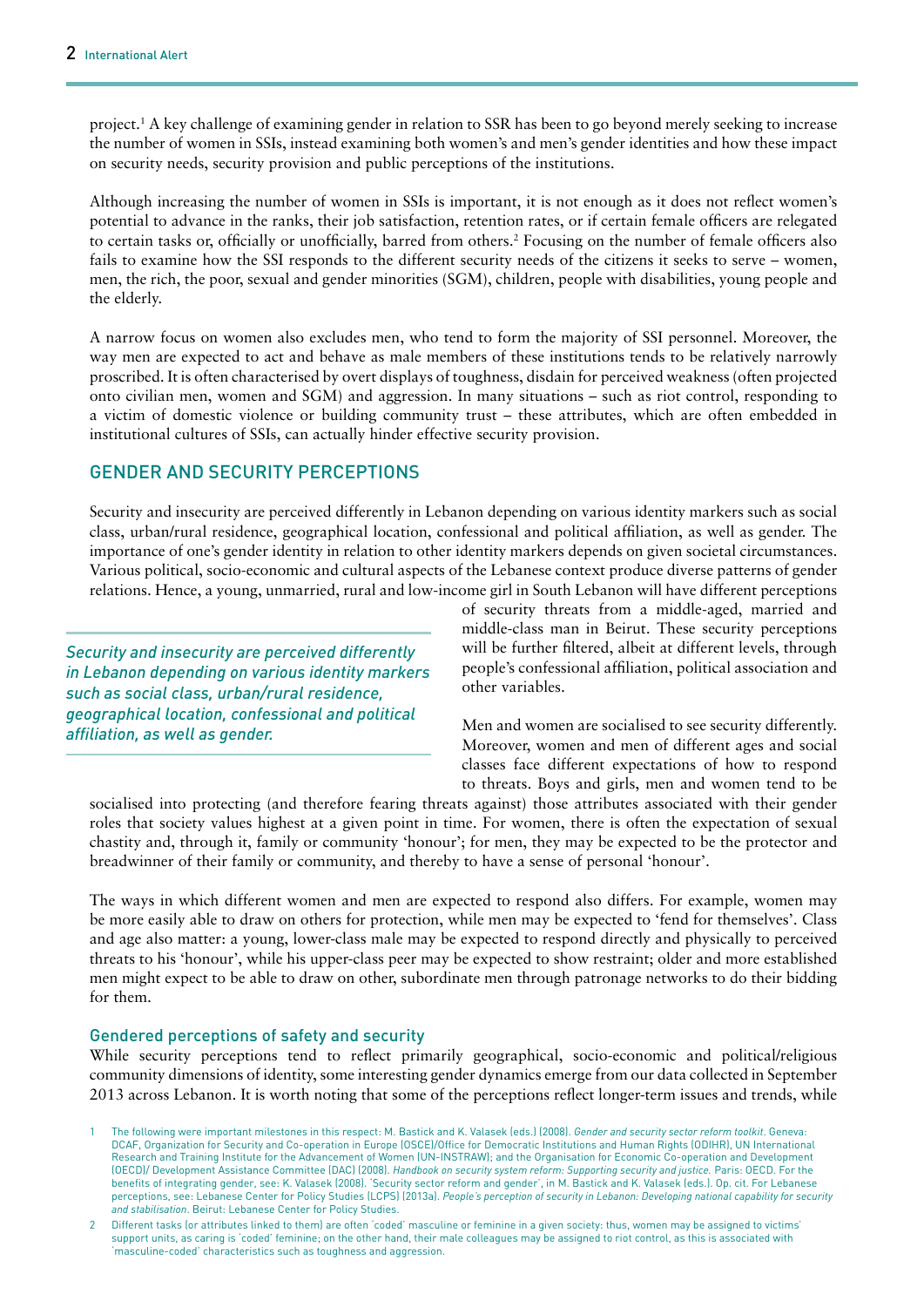

others may be in response to contemporaneous events. In a security environment that is as dynamic as the one in Lebanon, these perceptions thus need to be seen also in the particular temporal context.

The threat of theft was perceived as being more serious by women in Mount Lebanon, the South and South East of the country, with the exception of Sour. In the North, however, men were most concerned about theft, with the notable exception of Koura, where women were almost twice as likely to perceive the threat as being serious (see Figure 1). $3$ 

Lebanese who felt that assaults, attacks as well as bombings and assassinations were the most serious threats either lived in areas bordering Syria or in areas considered sectarian and political hotspots (that is, places with significant tensions and potential violence). Perceptions were roughly similar between men and women, with women perceiving these threats as more acute than men, especially in Koura and Nabatieh. Notable exceptions where men were more concerned overall were found in Sour in the South, in Rashaya on the Syrian border and in Aley in Mount Lebanon.4

Perceived threats of sexual assault and rape were disproportionately high in West Beqaa, bordering Syria, among both women and men compared with the rest of the country. Women in Jezzine and Koura perceived the threats of sexual assault and rape as significantly higher than men there, with the opposite in Aley and Sour.<sup>5</sup> The perceived threat of sexual assault and rape can stem from internal local power dynamics, but also from external elements such as the perceived threat of foreign fighters. However, there is no clear correlation one way or another between gender and fear of sexual and gender-based violence (SGBV): in some areas, more women than

<sup>3</sup> LCPS (2013b). *Types of threats Lebanese face: A gender perspective*. Beirut: Lebanese Center for Policy Studies.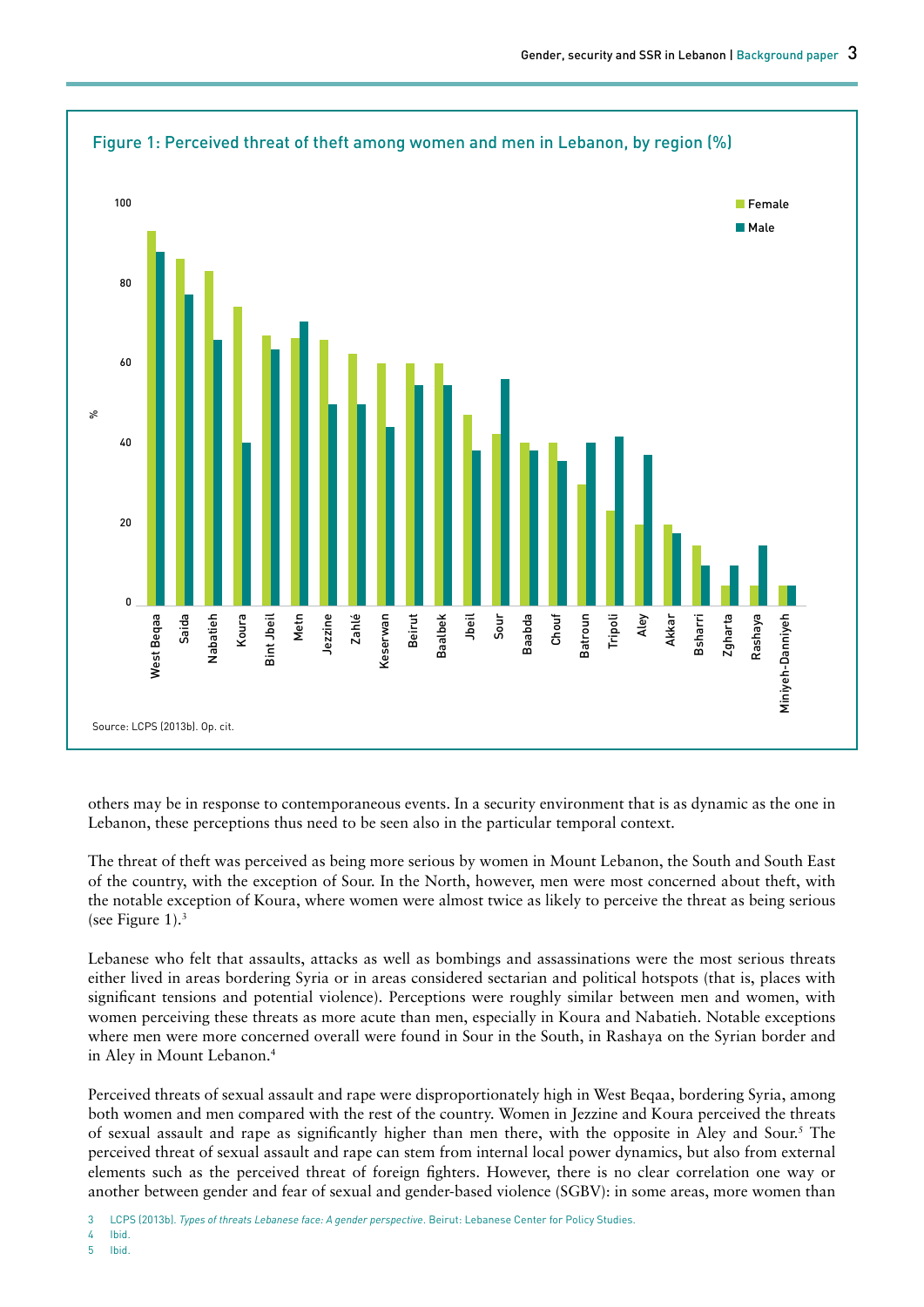men are clearly more concerned, while in others more men than women are concerned. These dynamics would warrant more in-depth, micro-level studies in these particular areas.

Compared with 2010, Lebanese felt significantly less safe at the time of the survey, especially in Northern areas bordering Syria as well as the South. Men in Zgharta, a district bordering Tripoli, felt considerably less safe travelling at night than women; this could be explained by the highly militarised and intensified security situation in the area due to the large influx of Syrian refugees, tensions between pro- and anti-Assad groups, as well as the Lebanese military involvement in Tripoli. Understanding this significant difference in security perceptions among men in this district would require further investigations at the local level.

The levels of insecurity perceived across the country emanating from undisciplined party members, religious extremists, Syria-related armed factions and Palestinian camps range mostly between 60% and 80%.6 The areas with the highest insecurity levels, where 80% to 100% of survey respondents felt threatened by the abovementioned threats, are also areas close to the Syrian border (Nabatieh, Rashaya and Zahlé) and political hotspots (Saida and Zgharta).7 Both men and women perceive threats related to 'hard' security as very serious, overshadowing more 'everyday' security concerns – although, as mentioned, perceptions of these threats can often be highly time-

*Both men and women perceive threats related to 'hard' security as very serious, overshadowing more 'everyday' security concerns.*

bound and impacted on by individual events.

These threat perceptions can partly be explained by the prevalence of hearsay, through which many Lebanese hear about and spread real or perceived threats,<sup>8</sup> and their consumption of local media with its daily, often politicised and repeated portrayal of security threats.<sup>9</sup> While women in rural areas felt more at risk of SGBV

than women in urban areas, the latter category felt more threatened by the various informal security providers (political parties).10 The reason for this could be the presence of a wider range of parties in more densely populated and diverse areas. Rural areas, such as smaller villages, tend to be more homogenous in terms of political/ religious affiliation. Women living in rural areas might feel more threatened by the risk of SGBV due to their geographical location in more remote places, which are potentially more difficult or lengthy to access by SSIs, although whether the risk actually is higher is difficult to establish due to gaps in data and reporting (see also below).

#### SGBV and security perceptions and responses

SGBV and domestic violence (DV) are two forms of violence and insecurity that are intrinsically linked to gender. While public awareness is increasing and the responses of state and non-state actors are improving, many challenges remain. Such challenges include lack of reliable data, attitudes regarding DV in particular, a taboo or private issue, lack of resources and difficulties in accessing existing services by many victims, including male survivors, SGM or refugees.<sup>11</sup>

#### **SGBV**

Addressing SGBV – and especially DV, which is perceived as being a problem 'inside the family' – is often difficult for state agencies and civil society organisations (CSOs). In a context where confessional affiliation plays a central role in social and public life, most cases of SGBV and DV were in the past exclusively dealt with by religious courts.12 In April 2014, the Lebanese parliament passed a national law13 against DV, which established important protection measures, such as the possibility of applying for a restraining order against an assailant and the provision of emergency accommodation for victims of abuse, as well as related policing and court reforms.14

6 Ibid.

10 LCPS (2013b). Op. cit.

12 IRIN (2009). 'Lebanon: Move to take domestic violence cases out of religious courts', 23 September 2009. Available at [http://www.irinnews.org/](http://www.irinnews.org/report/86247/lebanon-move-to-take-domestic-violence-cases-out-of-religious-courts) [report/86247/lebanon-move-to-take-domestic-violence-cases-out-of-religious-courts](http://www.irinnews.org/report/86247/lebanon-move-to-take-domestic-violence-cases-out-of-religious-courts)

<sup>7</sup> Ibid. For a deeper discussion of gender and threat perceptions emanating from the increased presence of Syrian refugees, see: C. Harb and R. Saab (May 2014). *Social cohesion and intergroup relations: Syrian refugees and Lebanese nationals in the Bekaa and Akkar*. Save the Children report.

<sup>8</sup> Beirut Research and Innovation Center (BRIC) (2014). *Survey of perceptions of security threats stemming from the Syrian refugee presence in Lebanon*. Beirut.

<sup>9</sup> Samir Kassir Foundation (June 2013). *Media consumption and security perceptions in Lebanon*. Beirut.

<sup>11</sup> Interview, Lebanese CSO working on gender equality issues, 13 August 2014.

<sup>13</sup> KAFA (2014). 'Comments of the National Coalition for Legislating the Protection of Women from Domestic Violence'. Available at [http://www.kafa.org.lb/](http://www.kafa.org.lb/FOAPDF/FAO-PDF-10-635104472735253782.pdf) [FOAPDF/FAO-PDF-10-635104472735253782.pdf](http://www.kafa.org.lb/FOAPDF/FAO-PDF-10-635104472735253782.pdf) 

<sup>14</sup> E. Bramley (2014). 'Why does the Lebanese bill on domestic violence fail to tackle marital rape?', *The Guardian*, 9 April 2014. Available at [http://www.](http://www.theguardian.com/global-development/2014/apr/09/lebanese-bill-domestic-violence-marital-rape) [theguardian.com/global-development/2014/apr/09/lebanese-bill-domestic-violence-marital-rape](http://www.theguardian.com/global-development/2014/apr/09/lebanese-bill-domestic-violence-marital-rape)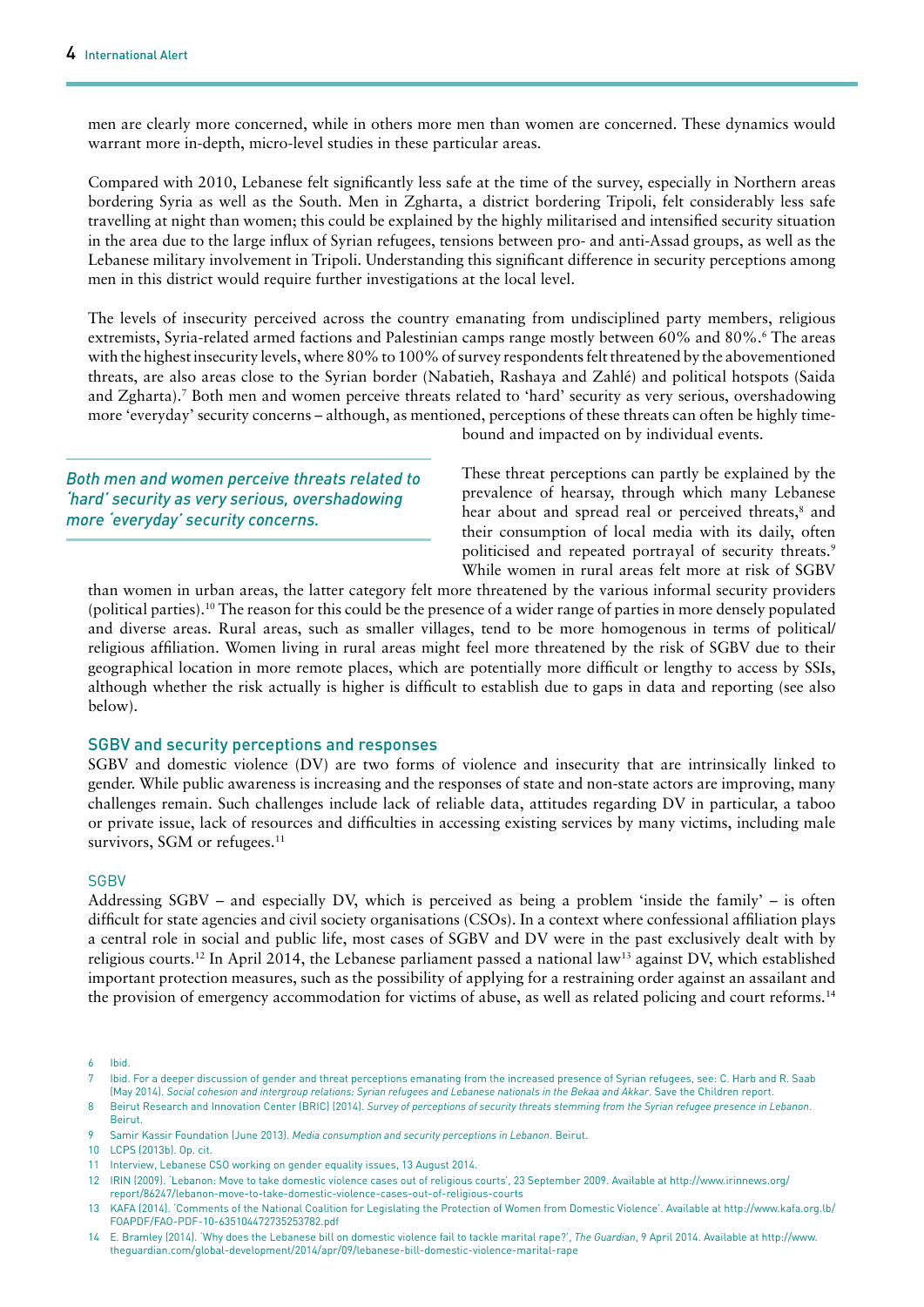However, the law does not criminalise marital rape due to pressures from religious establishments, which interpret sex as being an obligation in marriage.15 As a compromise, the law criminalises a spouse's use of threats or violence to claim the 'marital right to intercourse', but it does not criminalise the violation of physical integrity

*Facing the pressure to conform to social ideals of masculinity, such as being able to protect themselves, means that seeking help and risk of making the issue public when reporting cases of SGBV and DV constitute major hurdles for the men affected.*

itself.16 Focusing on DV, the law does not address broader issues of SGBV. Furthermore, the law was amended to include "all family members, and is no longer specific to women".17 While it does so in theory, the content of the law is still very much focused on women, and does not refer to men or SGM specifically.

While the ISF can talk to both the perpetrator and survivor of violence, the former is not necessarily arrested and the case not always pursued.18 DV and SGBV survivors – often women and girls – risk more

violence as well as social stigma by reporting their husbands to the police.19 If the case was to be pursued, women face another range of challenges. Lebanese personal status laws, which govern marriage, divorce, inheritance and other matters for Lebanon's confessional communities, make it very difficult for women to obtain a divorce or custody of their children, thus often trapping women in violent relationships.<sup>20</sup> In addition, women in these situations are often not empowered and lack independent financial income.

#### Men, SGM and refugees

While SGBV and DV against women and girls are increasingly perceived as serious security issues, the perception is different for male survivors. As a predominantly patriarchal society, the cultural ideals of masculinity involve characteristics and behaviours such as providing for his family, being a decision-maker, toughness and strength as well as being a protector, $21$  qualities that are internalised and reproduced by society and individuals. Male survivors of SGBV and DV face a range of social and psychological ramifications. Facing the pressure to conform to social ideals of masculinity, such as being able to protect themselves, means that seeking help and risk of making the issue public when reporting cases of SGBV and DV constitute major hurdles for the men affected.<sup>22</sup> There is little understanding of issues or referral and support mechanisms for male survivors.

Lesbian, gay, bisexual, trans- and intersex (LGBTI) persons face additional hurdles if they seek to report cases of SGBV, DV or intimate partner violence (IPV). While homosexuality is not explicitly outlawed, Article 534 of the Lebanese Penal Code states that "any sexual intercourse contrary to the order of nature is punishable by up to one year in prison". While homosexuality is not punishable by itself but rather same-sex acts, the article has been used on occasion against SGM persons, but not systematically.<sup>23</sup> Given these circumstances, reporting of DV as well as SGBV potentially puts SGM at risk of prosecution themselves.

Palestinian, Iraqi and Syrian refugees in Lebanon face different but serious types of legal precariousness. This makes the reporting of SGBV/DV to security providers almost impossible even though it is a serious concern among refugee communities.<sup>24</sup> The UN Relief and Works Agency for Palestine Refugees in the Near East (UNRWA) is the main relief and health provider for Palestinian refugees and increasingly also for newly arriving

- 17 KAFA (2014). Op. cit.
- 18 Telephone interview, Lebanese CSO working on gender equality issues, August 2014.
- 19 Based on discussions with Lebanese CSOs working on SGBV issues, reporting of cases to the police can be seen as bringing shame to the family or wider community and, as in many other countries, victims of SGBV may face accusations of having brought the violence on themselves. Women may also often feel socially and culturally constrained from visiting police stations without a male relative present, which may complicate reporting. 20 Human Rights Watch (2014). Op. cit.

<sup>16</sup> Human Rights Watch (2014). *Lebanon: Domestic violence law good, but incomplete*. New York. Available at [http://www.hrw.org/news/2014/04/03/lebanon](http://www.hrw.org/news/2014/04/03/lebanon-domestic-violence-law-good-incomplete)[domestic-violence-law-good-incomplete](http://www.hrw.org/news/2014/04/03/lebanon-domestic-violence-law-good-incomplete)

<sup>21</sup> C. Hamieh and J. Usta (2011). *The effects of socialization on gender discrimination and violence: A case study from Lebanon*. Beirut: Oxfam. p.13. Available at <http://www.kafa.org.lb/StudiesPublicationPDF/PRpdf46.pdf>

<sup>22</sup> For more information on masculinities in Lebanon and the Middle East, see: Ibid.; S. Aghacy (2004). 'Lebanese masculinities', *Al-Raida*, Vol. XXI, pp. 104–105. Available at [http://inhouse.lau.edu.lb/iwsaw/raida104-105/EN/p002-009.pdf;](http://inhouse.lau.edu.lb/iwsaw/raida104-105/EN/p002-009.pdf) and P. Amar (2011). 'Middle East masculinity studies: Discourses of "men in crisis", industries of gender in revolution', *Journal of Middle East Women's Studies*, Vol. 7, No. 3, pp.36–71. Available at [http://mesa.ucdavis.](http://mesa.ucdavis.edu/files/documents/link-documents/Amar-Middle East Masculinity Studies.pdf) [edu/files/documents/link-documents/Amar-Middle%20East%20Masculinity%20Studies.pdf](http://mesa.ucdavis.edu/files/documents/link-documents/Amar-Middle East Masculinity Studies.pdf) 

<sup>23</sup> Based on interviews (Beirut, August to September 2014), those perceived as being more visibly non-conformist in their sexuality and as not having socio-economic clout were seen as facing a higher risk of harassment or persecution by individual law enforcement officers.

<sup>24</sup> For more information, see: R. El-Masri, C. Harvey and R. Garwood (2013). 'Shifting Sands: Changing gender roles among refugees in Lebanon'. Joint Research Report: Oxfam and Resource Center for Gender Equality, Available at [https://oxfam.qc.ca/sites/oxfam.qc.ca/files/rr-shifting-sands-lebanon](https://oxfam.qc.ca/sites/oxfam.qc.ca/files/rr-shifting-sands-lebanon-syria-refugees-gender-030913-en_0.pdf)[syria-refugees-gender-030913-en\\_0.pdf;](https://oxfam.qc.ca/sites/oxfam.qc.ca/files/rr-shifting-sands-lebanon-syria-refugees-gender-030913-en_0.pdf) G. Anani (2013). 'Syria crisis – Dimensions of gender-based violence against Syrian refugees in Lebanon', *Forced Migration Review*, No. 44. Available at <http://www.fmreview.org/en/detention/anani.pdf>; ANERA (2013). *Palestinian refugees from Syria in Lebanon: A needs assessment*. Available at<http://www.anera.org/wp-content/uploads/2013/04/PalRefugeesfromSyria2.pdf>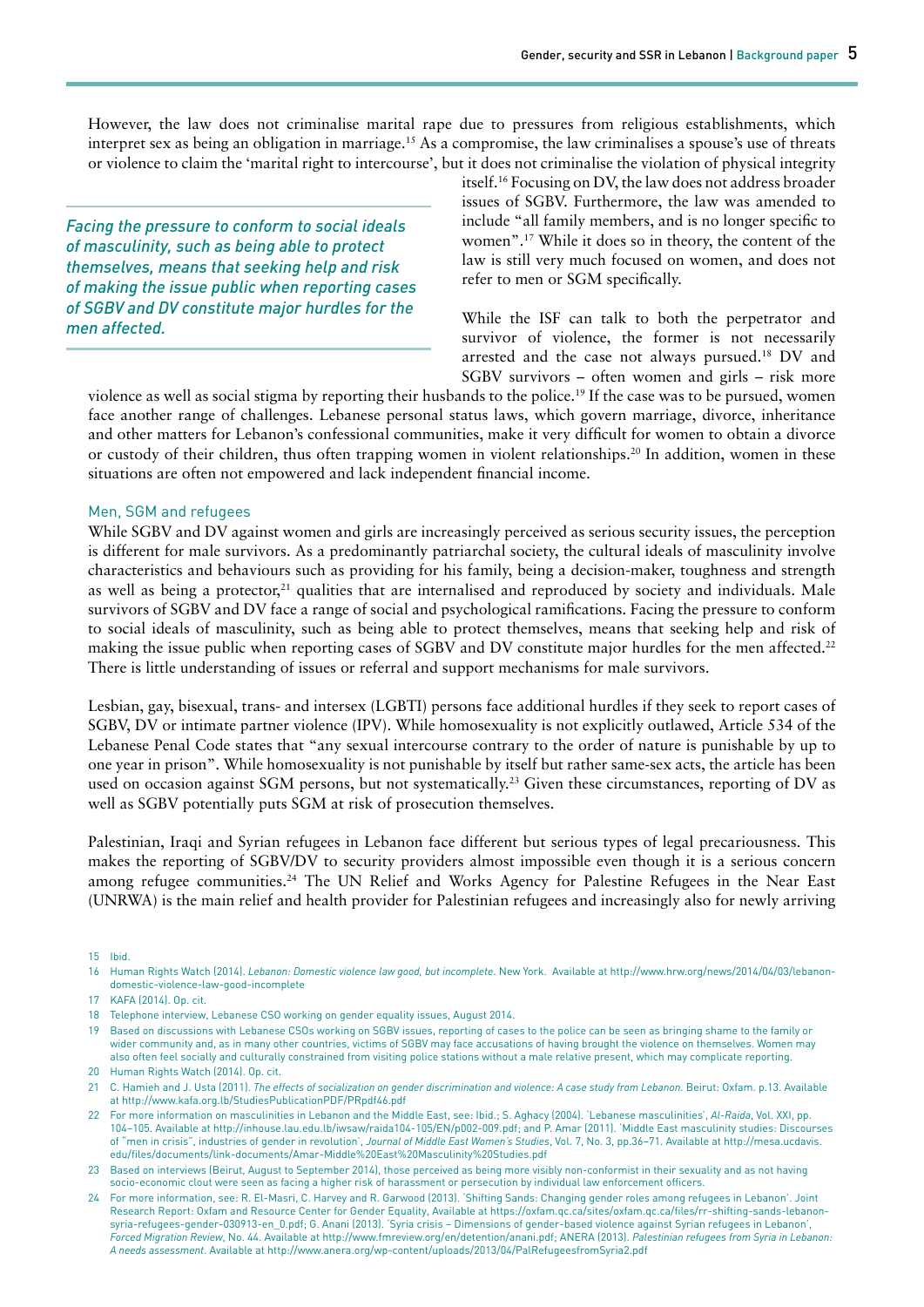Palestine Refugees from Syria (PRS).<sup>25</sup> While a gender-based violence (GBV) referral system is in place in Lebanon, Palestinian refugees are often afraid to contact any kind of public authority such as hospitals or police stations in case they are deported.

Syrian and Iraqi refugees receive aid from the UN Refugee Agency (UNHCR), national and international agencies as well as international non-governmental organisations (INGOs), but human and material capacities are limited and do not reach all of those in need.26 While discrimination against refugee populations might be a factor preventing response, logistical issues are at the forefront of the lack of response by security providers.27 A further complicating issue is that, by seeking help from Lebanese state authorities, refugees risk their own or the perpetrator's deportation back to their home countries, which is of particular concern in relation to DV.

#### Responses to SGBV and DV

In Lebanon, based on our interviews and corroborated by secondary sources,<sup>28</sup> survivors reporting SGBV/DV cases face numerous hurdles: these include family and community pressure not to report; the possible personal

*Research indicates that both men and women would feel more secure about women visiting a police station if a women's unit existed.*

social and economic cost of doing so; and, in more remote areas, the problem of accessing services.<sup>29</sup> A further perceived and possibly real hurdle is the perception that SSIs would not take claims seriously, might see the crime as a 'private' issue beyond their remit, or that survivors might face the potential risk of further humiliation and verbal or potentially physical abuse. An additional

barrier to reporting that has been observed in other countries, both for female and male survivors of SGBV, is that, if a police force is heavily male dominated and perceived as being imbued with a 'macho' institutional culture, this may well inhibit reporting.

A further inhibiting factor may be the perception of patronage politics in the SSIs. Women and men reported a widespread assumption that it is necessary to have connections to be treated respectfully in police stations, but also for cases to actually go through and be processed.30 However, one's 'support' can also be to the detriment of others. For example, if a person's husband is abusive but has political backing or is from a powerful family, it can be very difficult for the ISF to intervene.<sup>31</sup> Similarly, police officers might be informally connected to perpetrators in the community and not process cases against them.<sup>32</sup> When filing a complaint, women may be worried that their husbands could find out and reprimand them for reporting. These real and perceived barriers faced by survivors may even extend to staff of SSIs who could face pressure to drop DV and SGBV cases.<sup>33</sup>

Research indicates that both men and women would feel more secure about women visiting a police station if a women's unit existed.34 While less than half of women would visit a conventional police station in the event of a crime and less than half of men would permit female relatives to go alone, 60% of both women and men would do so if a women's unit was available.35 Female officers are thus perceived as being more approachable than their male counterparts and their presence would also alleviate socio-cultural concerns of women entering heavily male-dominated spaces. Having more female officers could encourage more women, and possibly also men, to report SGBV. However, while both Lebanese men and women would hypothetically feel more inclined to visit a police station if a women's unit was available, in practice, the recent recruitment of women police officers has not yet raised trust levels. This is mainly due to the limited direct interaction of female ISF officers with the public.36

- 32 Telephone interview, Lebanese CSO working on gender equality issues, August 2014.
- 33 Ibid.
- 34 LCPS (2013a). Op cit.
- 35 Ibid.
- 36 NI-CO (2014). 'ISF public opinion survey 2013: Executive summary'.

<sup>25</sup> UNRWA (2014). 'PRS in Lebanon'. Palestinian Territory: UN Relief and Works Agency for Palestine Refugees in the Near East. Available at [http://www.](http://www.unrwa.org/prs-lebanon) [unrwa.org/prs-lebanon](http://www.unrwa.org/prs-lebanon) 

<sup>26</sup> UNHCR (2014). '2014 UNHCR country operations profile – Lebanon'. Geneva: UN Refugee Agency. Available at [http://www.unhcr.org/pages/49e486676.](http://www.unhcr.org/pages/49e486676.html) [html](http://www.unhcr.org/pages/49e486676.html)

<sup>27</sup> Telephone interview, Lebanese CSO working on gender equality issues, August 2014.

<sup>28</sup> L. Wetheridge and J. Usta (2012). *Review of gender-based violence research in Lebanon*. Lebanon: United Nations Population Fund. pp.18, 31–32, 68, 84. Available at<http://www.unfpa.org.lb/Documents/4-Review-of-GBV-Research-in-Lebanon.aspx>

<sup>29</sup> Telephone interview, Lebanese CSO working on gender equality issues, August 2014.

<sup>30</sup> A. Sayed-Ali (2014). *Building community partnerships in policing: Challenges and opportunities for potential programming*. pp.24–26.

<sup>31</sup> Ibid. pp.26–27.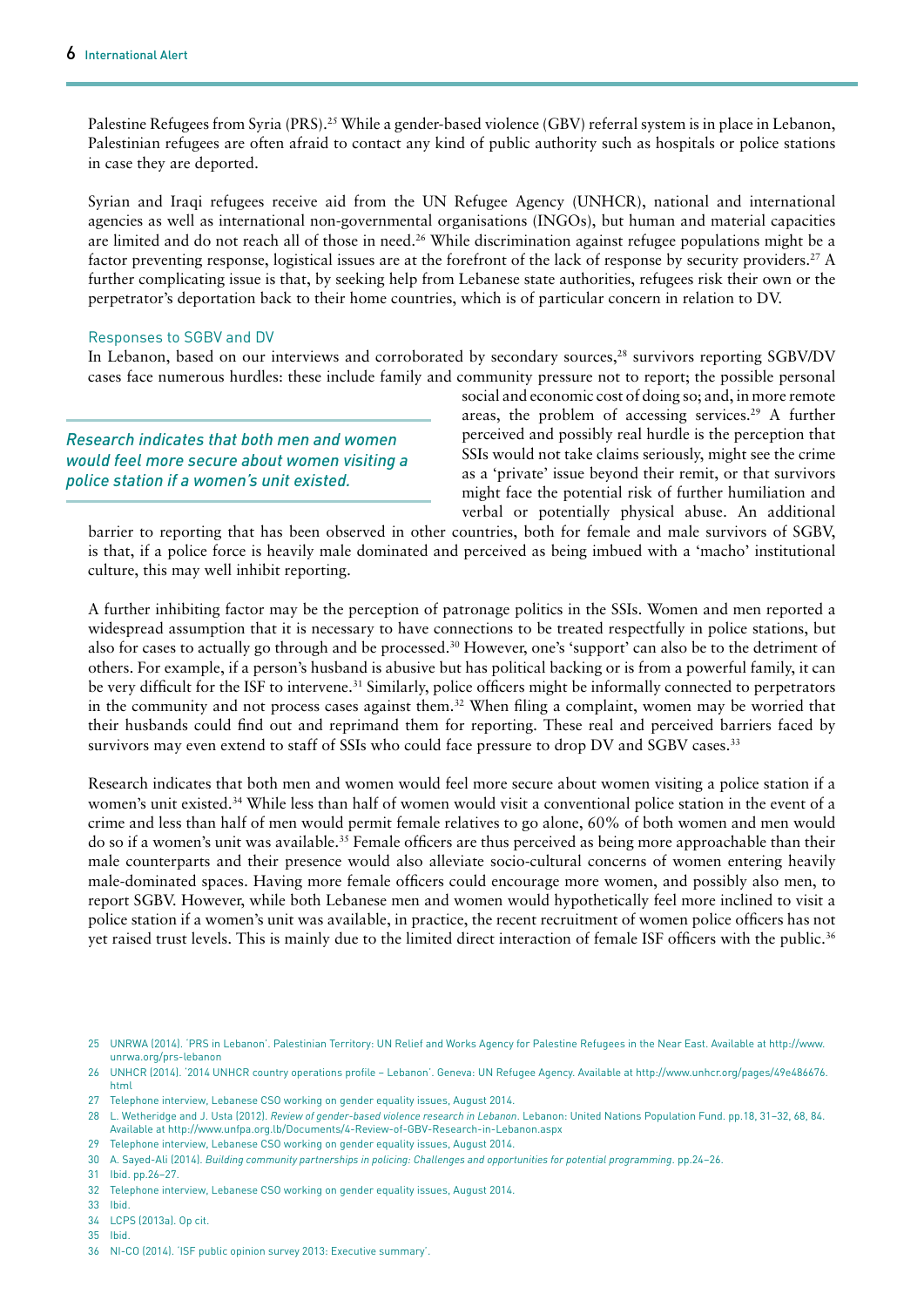KAFA's<sup>37</sup> outreach campaign, launched with the General Directorate of the ISF in 2013, has increased people's awareness of reporting of DV cases to the ISF. Through the project, KAFA has produced a teaching curriculum on DV and a manual on communication skills, which have both been adopted by the Warwar Police Academy. Cases of DV were referred to judicial attachments, taking these cases out of local police stations to increase people's trust when reporting. While the nationwide campaign was deemed successful in reaching out and increasing awareness of resorting to the ISF in DV cases, there was a perceived disconnect between the outreach and ISF follow-up of cases.38

### GENDERED PERCEPTIONS OF SSIs

The public's perceptions of SSIs – in this case mainly the ISF and to a lesser extent the Lebanese Armed Forces (LAF) along with informal security providers – showed many similarities between women and men as well as across other social markers, such as regional factors or confessional background. Nonetheless, there were numerous issues where gendered differences, together with other social dynamics, were visible.

#### Resorting to whom? Aspiration versus reality

If they were attacked, physically harmed or a victim of a crime, 75% of both Lebanese men and women reported that hypothetically they would resort to SSIs, with women ranking the ISF slightly better than men. This high percentage, exhibiting a desire by the Lebanese to make use of state services, sharply contrasts with actual practice. While 47% of women did indeed resort to SSIs, only 38% of men did so.39

For those Lebanese who did not resort to SSIs, the results are highly gendered. While women mostly resorted to their families (24%), a third of men resorted to no one and did not seek help.40 This gendered dynamic can be explained by pervasive gender norms. Women's larger support networks within the extended family draw on the gendered notion of their protection by a male relative and their more socially acceptable victimisation. The lack of seeking help by men may be related to expectations of conforming to societal ideals of masculinity such as strength and being able to defend oneself. Therefore, men who seek help may risk facing ridicule or resentment. Interestingly, while 4% of women would resort to political parties in theory, in practice, none does.<sup>41</sup> Conversely, while 6% of men stated that hypothetically they would resort to political parties, in practice, 22% do.42 This statistic points towards a gendered imbalance in relation to accessing and resorting to informal security providers, which would seem to be more accessible to men.

Ultimately, incidents of attack and crime have a higher economic and livelihood impact on men than on women. While 63% of women did not report any economic and livelihood impact, for men the figure was 43.2%.<sup>43</sup> Usually the heads of families and the breadwinners, men are perceived as having to be economically and emotionally self-reliant. The pressure to rely on themselves and to be able to provide for their families highlights their vulnerability if they fail to live up to the existing gender norms. Although still faced with some social stigma, it is nonetheless more socially and culturally acceptable for women to fall back on a male relative or a

*Both women and men raised issues of partiality, partisan influence and perceived corruption and nepotism as major concerns undermining trust in SSIs.*

wider familial support system than it is for men. Thus, in practice, prevalent notions of 'strong' masculinity leave men potentially more vulnerable, possibly leading to frustration, substance abuse or negative coping mechanisms such as increased DV.

#### Gendered perceptions of the ISF: institutional culture and public image

Several factors affect gendered perceptions of the ISF among the Lebanese population, while others tend to be shared across gender lines. Both women and men raised issues of partiality, partisan influence and perceived corruption and nepotism as major concerns undermining trust in SSIs.44

41 Ibid.

<sup>37</sup> KAFA, meaning 'Enough' in Arabic, was established in 2005 by a group of multi-disciplinary professionals and human rights activists as a Lebanese non-profit, non-political and non-confessional CSO. It works on gender equality through advocacy for law reform, influencing public opinion, conducting research and training, and providing women and children who have been survivors of violence with social, legal and psychological support.

<sup>38</sup> Interview with gender rights activist, Beirut, August 2014.

<sup>39</sup> LCPS (2013c). *Who do people resort to and how professional are security agencies? A gender perspective*. Beirut: Lebanese Center for Policy Studies.

<sup>40</sup> Ibid.

<sup>42</sup> Ibid.

<sup>44</sup> A. Sayed-Ali (2013). *Political brokers, security provision, and local conflict resolution: Qualitative research findings report*. p.1: "Rather than perceiving state security institutions as serving them, Lebanese citizens regarded these institutions as beholden to the political parties – without political acquiescence, focus group participants said the official security apparati of the Lebanese state would not intervene in security incidents to protect them."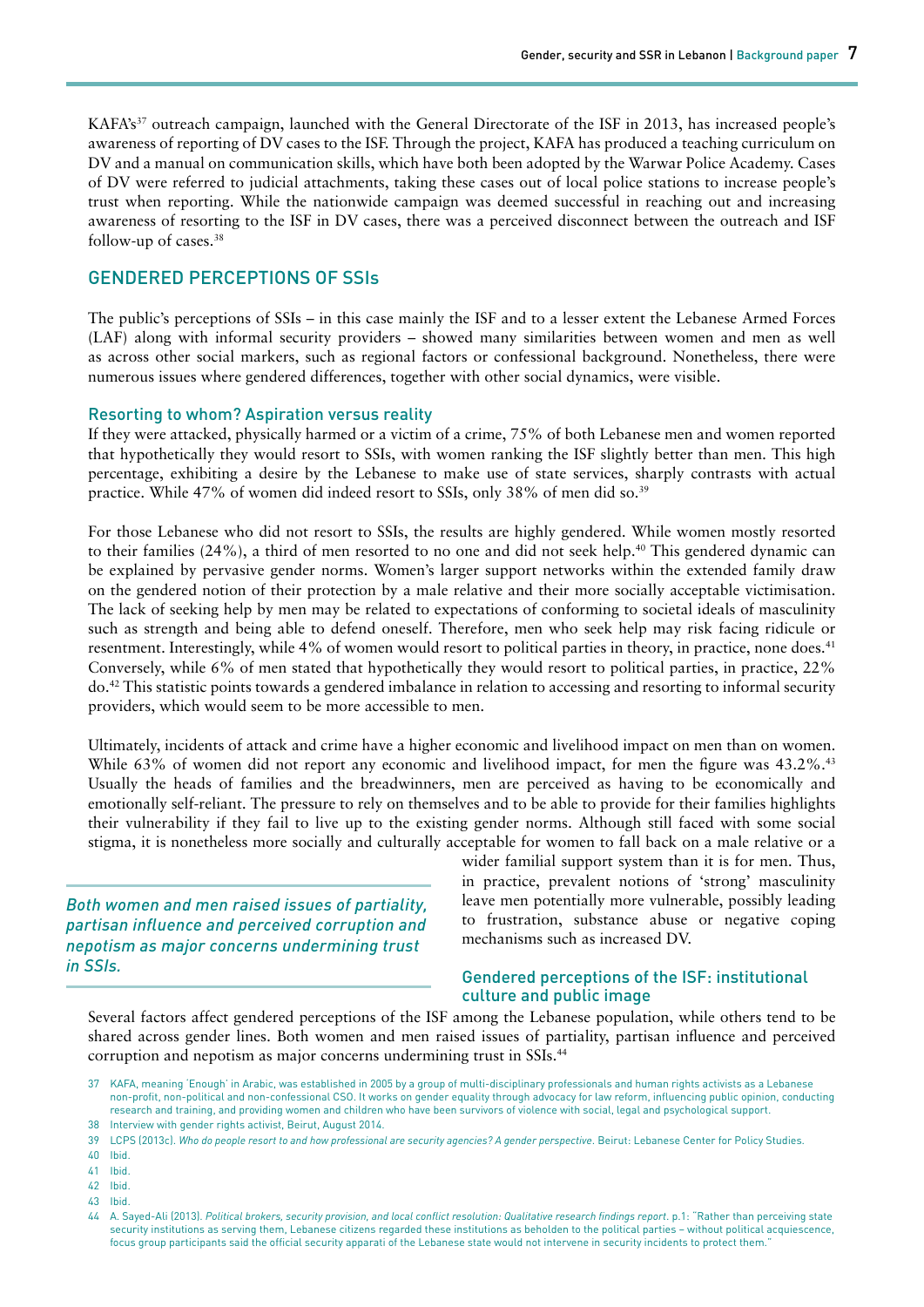Based on our surveys of security sector perceptions, numerous respondents referred to using 'a connection', or *wasta*, for help if they get into trouble with the ISF or other SSIs. Examples include phoning a connection or relative who knows someone influential who helps them get out of the situation using their position or power.<sup>45</sup> Similarly, the assumption that bribing can be used to by-pass sanctions seems to be internalised to a degree by

*The officers' military camouflage uniforms, combat boots and prominent display of M-16 or AK-47 assault rifles give the impression of a more military than civilian force, and one that is more concerned with 'hard' ('state' or military) security than more everyday tasks of policing and providing human security.*

both women and men in situations where recourse to networks of patronage and power are not available.<sup>46</sup> Both of these assumptions tend to rest on perceptions of street-level police officers being drawn from lower social classes and receiving low salaries.

The ISF lacks both human and material resources, making it difficult for it to cover all areas it is responsible for and to provide techniques and training for responding to different types of SGBV. Police officers are perceived as sometimes abusing their position and power, such as through perceived arrogance, verbal or

even physical harassment towards members of the public.<sup>47</sup> Poor relations with the public are compounded by poor working conditions: stations are not equipped with enough vehicles or personnel to deal with matters within their remit. The working conditions of the ISF also affect its performance as stations are often poorly equipped and overcrowded.

Seemingly mundane issues of uniforms and gear affect both working conditions and public perception: the heavy uniforms make working conditions in a cramped office difficult, especially in the summer when there is no air conditioning available.48 The officers' military camouflage uniforms, combat boots and prominent display of M-16 or AK-47 assault rifles give the impression of a more military than civilian force, and one that is more concerned with 'hard' ('state' or military) security than more everyday tasks of policing and providing human security.

#### ISF and vulnerable groups

Given the widespread perception that political parties, rather than state SSIs, effectively control 'their turf', Lebanese tend to perceive having the 'backing' of a given political party or other form of clout as being important for security provision. It is generally understood that those 'opting out' of the political patronage system put themselves at risk since they lose the ability to depend on party forces for protection and could experience difficulties in achieving fair settlements where they are victims of injustice.<sup>49</sup>

The situation is even more difficult for vulnerable groups such as refugees, documented and undocumented migrants, SGM persons and sex workers.<sup>50</sup> For these groups, contacting either formal or informal security providers can potentially mean additional insecurity. As with other sections of Lebanese society, vulnerability intersects with gender as well as the person's socio-economic position.

As mentioned above, same-sex relationships, transgender identities or being transsexual or intersexual are not outlawed as such in Lebanon. However, Article 534 of the Lebanese Penal Code is commonly invoked when arresting individuals solely on their appearance or mannerisms without evidence of any sexual act, reflecting a prejudice and homophobic attitude among some members of SSIs.<sup>51</sup> As an activist interviewed by us put it, SGM view the security sector "either with fear [of persecution] or indifference [in terms of service provision]". This is a significant finding, indicating that this sizeable cohort of citizens does not have faith in SSIs to provide them with the security that they are tasked with providing.<sup>52</sup>

52 Interview, Beirut, September 2014.

<sup>45</sup> A. Sayed-Ali (2014). Op. cit. p.26.

<sup>46</sup> O. Nashabe (2009). *Security sector reform Lebanon: Internal security forces and general security*, The Arab Reform Initiative. Available at [http://www.arab](http://www.arab-reform.net/sites/default/files/PDF_SECURITY_SECTOR_Lebanon.pdf)[reform.net/sites/default/files/PDF\\_SECURITY\\_SECTOR\\_Lebanon.pdf.](http://www.arab-reform.net/sites/default/files/PDF_SECURITY_SECTOR_Lebanon.pdf) Ultimately, the usage of a connection or a bribe feeds into perceptions of the ISF's corruption. Based on a survey conducted by NI-CO, the ISF is perceived to be among the most corrupt institutions in the public sector, with only "4% of respondents denying the existence of corruption inside the institution". NI-CO (2014). Op. cit.

<sup>47</sup> LCPS (2013d). *Security sector reform: Focus group findings report*. Beirut: Lebanese Center for Policy Studies.

<sup>48</sup> A. Sayed-Ali (2014). Op. cit.

<sup>49</sup> A. Sayed-Ali (2013). Op. cit. pp.14–15.

<sup>50</sup> Assessing the gendered security needs and vulnerabilities of migrants, such as Sub-Saharan African, South and Southeast Asian labour migrants, was beyond the scope of this research but warrants far more research.

<sup>51</sup> Human Rights Watch (2013). *'It's part of the job': Ill-treatment and torture of vulnerable groups in Lebanese police stations*. New York. Available at [http://](http://www.hrw.org/sites/default/files/reports/lebanon0613_forUpload_1.pdf) [www.hrw.org/sites/default/files/reports/lebanon0613\\_forUpload\\_1.pdf](http://www.hrw.org/sites/default/files/reports/lebanon0613_forUpload_1.pdf)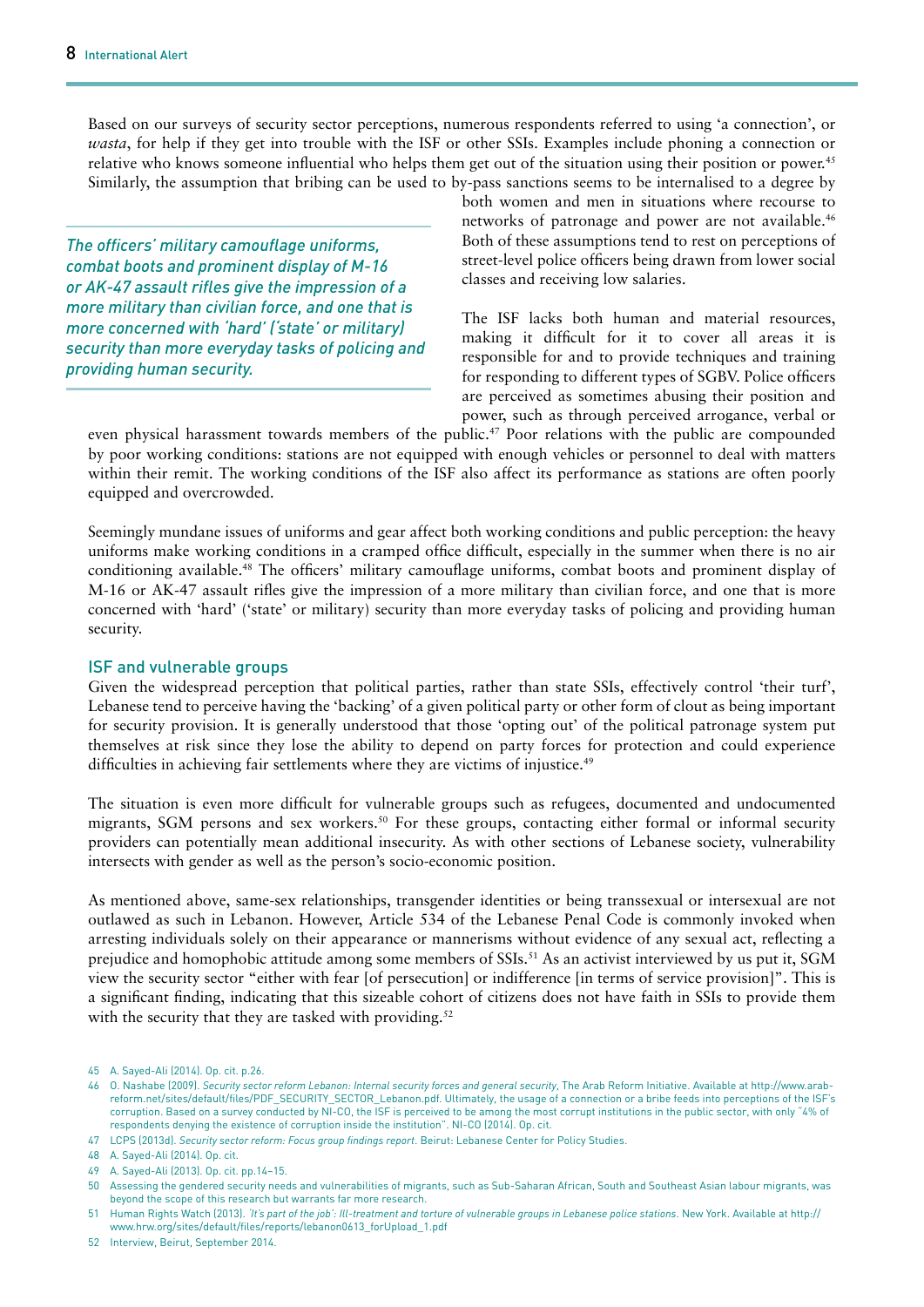One method that the police use for identifying suspected male culpability in homosexual acts is anal examinations conducted by a forensic doctor on orders from the public prosecutor.53 In 2012, the Lebanese NGO Legal Agenda launched a campaign to end forensic anal examinations, stating that this practice is medically and scientifically unsound in determining whether consensual anal sex had occurred as well as constituting a form of torture. In August 2012, an order was issued by the Lebanese Order of Physicians banning doctors from conducting this examination.<sup>54</sup>

Detention procedures used by the ISF against suspected SGM violate Lebanese criminal procedure laws and include pre-emptive punishment through lengthy periods of temporary detention. Individuals who hold a wellknown family name, have contacts to 'support' them or can access money to bail them out usually encounter fewer problems; those without a support network are the most vulnerable, facing risks of verbal and sexual abuse as well as lengthy periods inside police stations.<sup>55</sup>

While a law regulating sex work has existed since 1931, stipulating specific criteria regulating licences, in practice, the government has stopped issuing these since the late 1960s, making most sex work in Lebanon theoretically unlicensed and illegal.<sup>56</sup> Article 523 of the Lebanese Penal Code punishes "any person who practises secret prostitution or facilitates it" with a prison sentence ranging from one month to up to one year.57 This regulation is bypassed by 'super nightclubs', which employ female sex workers who must be registered, must undergo medical examinations, cannot be virgins and must be older than 21 years of age. This semi-regulated sex industry employs an estimated 2,500 women, mainly from Eastern Europe, who are granted six-month 'artist' visas. There are strict rules in place regarding the women's mobility and their health: they are only allowed to reside in hotels authorised by General Security, cannot leave the hotel between 5am and 1pm, and can only be absent from work if a physician accredited by the General Security Department diagnoses them as unfit to work.<sup>58</sup>

Workers operating in the unregulated sex work industry are mainly poor Lebanese and refugee women from Arab countries such as Syria and Iraq, as well as from some Asian and African countries.59 Male and transgender sex workers also fall outside legal frameworks. Poverty for some, but especially the illegal nature of their work and often their precarious migrant status, leave them particularly vulnerable to physical and sexual abuse, extreme labour rights abuse<sup>60</sup> and, if seeking redress, potential police abuse and deportation.

## GENDER WITHIN SSIs

The Lebanese security apparatus is characterised by a complex system of multiple authorities and constitutional ambiguity in terms of mandate and functions.<sup>61</sup> The constraints placed by Lebanon's confessional system of governance represent an added difficulty of operation within the security sector, mainly affecting appointments, operationalisation of orders and mandates, and public opinion. The sectarian and political struggle over who controls the security sector plays a major role in how intuitions are run. Article 95 of the constitution stipulates the abolishment of Lebanon's confessional political system, providing for a 'transitional phase' whereby the principle of confessional representation should be replaced by the principle of expertise and competence in public service jobs, the judiciary and military and security institutions, with the exception of grade one posts.<sup>62</sup>

<sup>53</sup> Ibid. pp.34–5.

<sup>54</sup> A. Withnall (2014). 'Banned anal exam "akin to torture" still being used by police in Lebanon to determine if people are gay', *The Independent*, 16 July 2014. Available at [http://www.independent.co.uk/news/world/middle-east/banned-anal-exam-akin-to-torture-still-being-used-by-police-in-lebanon](http://www.independent.co.uk/news/world/middle-east/banned-anal-exam-akin-to-torture-still-being-used-by-police-in-lebanon-to-determine-if-people-are-gay-9610309.html)[to-determine-if-people-are-gay-9610309.html](http://www.independent.co.uk/news/world/middle-east/banned-anal-exam-akin-to-torture-still-being-used-by-police-in-lebanon-to-determine-if-people-are-gay-9610309.html)

<sup>55</sup> In the case of a raid of a suspected cruising hamam in August 2014, well-connected Lebanese detained were allegedly free within hours; conversely, undocumented Syrian workers were detained for around three weeks (Interview with human rights activist, Beirut, September 2014).

<sup>56</sup> Ibid.

<sup>57</sup> Ibid.

<sup>58</sup> Ibid. pp.13–14; United States Department of State (2014). '2014 trafficking in persons report – Lebanon', 20 June 2014. Available at [http://www.refworld.](http://www.refworld.org/docid/53aab9da14.html) [org/docid/53aab9da14.html](http://www.refworld.org/docid/53aab9da14.html) 

<sup>59</sup> Ibid.; A. Saleh (2014). 'Syrian refugee girls exploited by prostitution networks', *Al-Monitor*, 14 March 2014. Available at [http://www.al-monitor.com/pulse/](http://www.al-monitor.com/pulse/ar/culture/2014/03/syria-refugees-minors-sold-prostitution-exploitation.html) [ar/culture/2014/03/syria-refugees-minors-sold-prostitution-exploitation.html#](http://www.al-monitor.com/pulse/ar/culture/2014/03/syria-refugees-minors-sold-prostitution-exploitation.html)

<sup>60</sup> As in the case of the Syrians detained in the hamam raid, cited in footnote 55.

<sup>61</sup> For more information on the Lebanese security sector as well as SSR, see: Z. Osman and S. Kassis (2014). 'Security Sector Overview: Final report providing overview of the Lebanese Security Sector', International Alert, 15 July 2014; and O. Nashabe (2009). Op. cit.

<sup>62</sup> The Lebanese civil service is made up of five grades, with grade one being the highest. Grades are divided into steps: each employee receives an automatic step every two years, which serves as a salary increment and an advancement step within their grade. Source: Division for Public Administration and Development Management (DPADM), Department of Economic and Social Affairs (DESA) and United Nations (2004). *Republic of Lebanon: Public administration country profile*. p.12. Available at<http://unpan1.un.org/intradoc/groups/public/documents/un/unpan023179.pdf>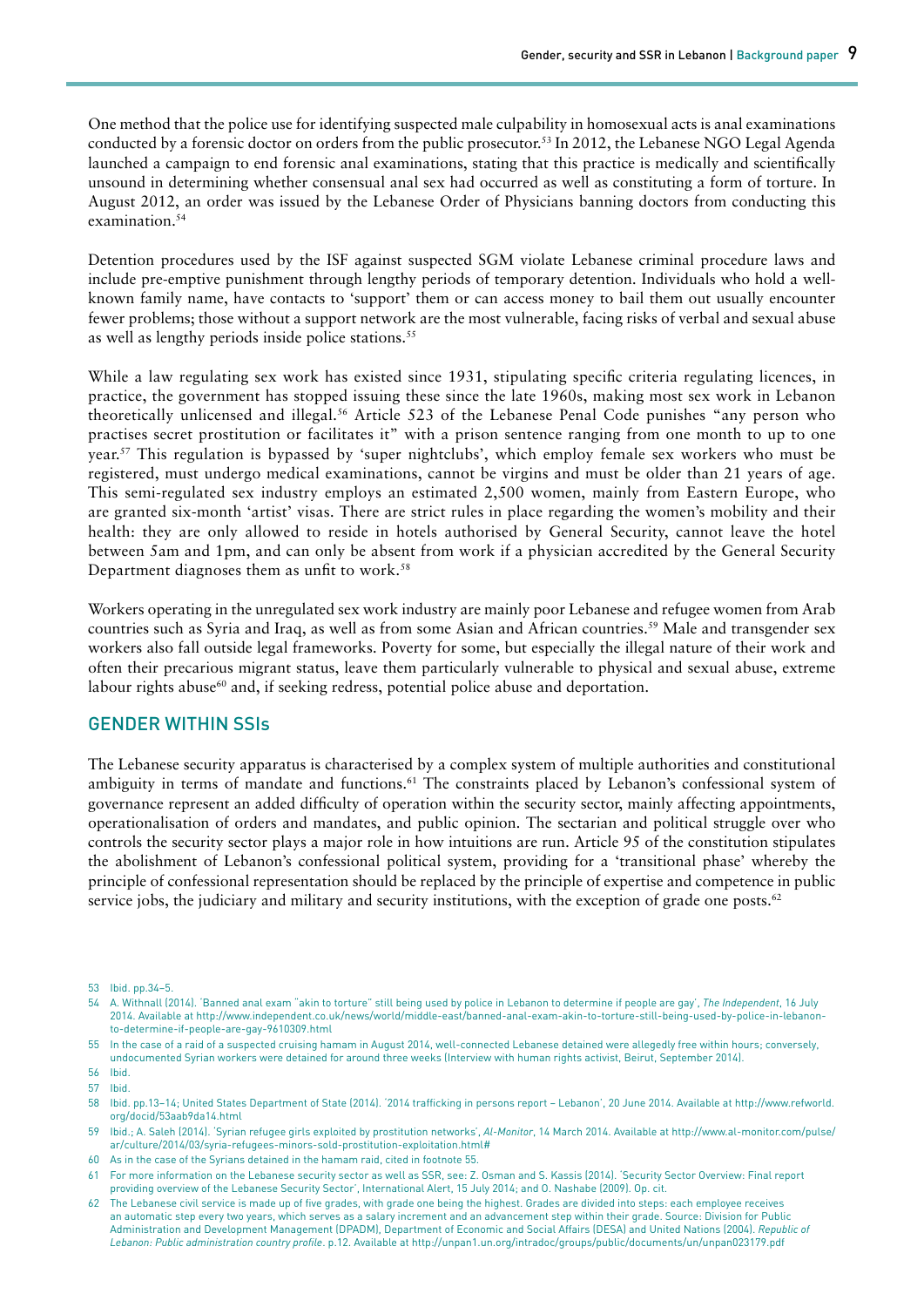In practice, however, high-ranking officers in the security sector are perceived as being prone to favouritism for religious and/or political reasons.<sup>63</sup> Although sectarian appointments are limited to the heads of these organisations, there is a widespread belief that promotions and the best posts are reserved for those with sectarian and political connections rather than being based on merit.<sup>64</sup> The interconnection between political parties, to which women generally do not resort, and SSIs can potentially present a challenge for female officers and female recruits in SSIs. The next sections will examine gender policies among the three largest Lebanese security agencies, including the ISF, followed by an examination of gender dynamics within these SSIs.

While the inclusion of more women in SSIs is important and has been seen to have positive impacts on the societal representativeness of the institutions, increased gender equality and responsiveness to gendered needs in society as well as effectiveness, there is a need to look beyond the numbers issue.<sup>65</sup> In terms of looking at women inside the security sector, issues such as rates of retention, promotion, childcare, anti-sexual harassment policies and the existence of 'gender ghettoes' need to be examined.66 In addition, it is important to assess the extent to which masculinised institutional cultures impact on the work climate and efficiency. It is also important to ensure that internal policies such as those on childcare and sexual harassment also take men into account. Regarding serving members of SGM in the forces, no figures are available due to existing guidelines that require them to keep their orientation secret for fear of losing their job.

### GS, LAF and ISF – background and efforts to include women so far

#### General Security (GS) Directorate

The GS is the oldest security agency in Lebanon, fulfilling both a bureaucratic as well as a security role, which overlaps with other agencies. Established in 1959, its functions encompass a wide range of areas such as media censorship, dealing with foreigners, and technical travel matters such as granting Lebanese passports and issuing entrance visas. While the GS is technically subject to the authority of the interior minister, it also remains affiliated to the president, which causes some tensions. It was the first Lebanese security agency to recruit women in 1974, but female recruitment was halted during the civil war up until 2006. Between 1974 and 2006, several women recruited rose through the ranks to become generals, the highest rank for women in the Middle East.<sup>67</sup>

The main reason why the GS employed women before any other security agency is due to the predominantly administrative nature of the work. Since 2006, women have been trained in armed combat, but are not expected to serve in high-risk situations such as performing raids. Although the GS holds the highest number of females among the Lebanese security agencies, there is little or no gender-sensitivity training for GS staff. Moreover, women are not posted in positions that might require gender sensitivity, such as in departments dealing with foreign domestic workers or sex workers who are in Lebanon on 'artist' visas; instead, they are usually posted in more administrative positions. In 2009, women were stationed at airport immigration counters, a move that was generally well received by the public.<sup>68</sup>

#### LAF

The LAF's remit grants it the authority to defend Lebanese borders against any external threats. It also grants it the licence to function as an internal security force in extreme circumstances. In light of the present context, the LAF has recently militarily intervened in Arsal and Tripoli under its stated mission to "maintain internal security and stability" in combating terrorism within the country's borders. While this has led to tensions with other state agencies, particularly the ISF, the LAF remains widely respected due to its multi-sectarian status and is considered a symbol of the nation's unity.<sup>69</sup>

While the recruitment process for female soldiers started in 1989, the LAF officially announced their presence in 1991. Despite receiving training in military combat, women are not certified to engage in active duty and are

<sup>63</sup> O. Nashabe (2009). Op. cit.

<sup>64</sup> Z. Osman and S. Kassis (2014). Op. cit. pp.17–18.

<sup>65</sup> On the positive impacts of increasing the number of women, see, for example: K. Valasek (2008). Op. cit.

<sup>66 &#</sup>x27;Gender ghettoes' refer to parts of the organisation where either women or men are dominant and to which women/men tend to be primarily assigned – for example, administrative duties and SGBV support for women and anti-terrorism or riot control for men. Often, men will be assigned to 'female' sections as a way of punishment; moreover, funding preferences tend to favour 'masculine-coded' units, which also allow for better career advancement opportunities.

<sup>67</sup> Z. Osman and S. Kassis (2014). Op. cit. pp.12–13.

<sup>68</sup> Ibid.

<sup>69</sup> Ibid. pp.8–9.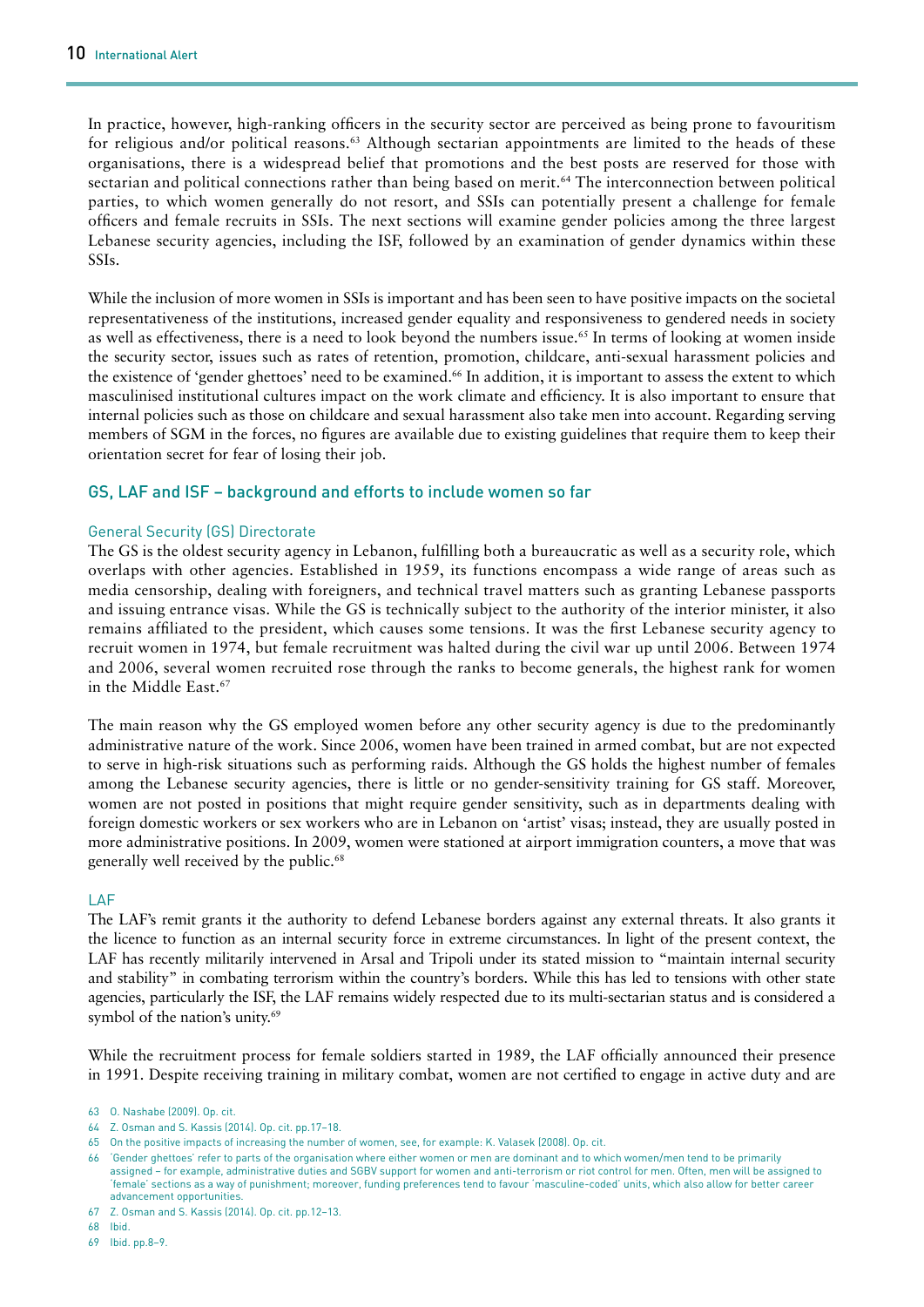limited to working in administrative posts. While the LAF does not publish official figures, the number of female soldiers was estimated at around 2,000 out of 53,900<sup>70</sup> in 2008, with 32 of them promoted to colonels by 2010.<sup>71</sup>

#### ISF

The functions of the ISF encompass administrative policing and judicial policing, as well as guarding public institutions and diplomatic missions, but also prisons if necessary.

The ISF is the last security agency to accept women recruits. In 2001, two women joined 'by mistake' since the recruitment advertising did not specify male applicants only. The perceived lack of necessity to specify 'men

*The perceived lack of necessity to specify 'men only' highlights the gendered understanding of security, especially the police force, as being a masculine sphere.*

only' highlights the gendered understanding of security, especially the police force, as being a masculine sphere. The official opportunity for female recruits was opened in 2011 and there are currently 900 policewomen working in the ISF.72

As part of the new police curriculum of 2010, police recruits are required to undergo gender-sensitivity training, which includes a section on the role of women

in law and order. In cooperation with KAFA and the United Nations Population Fund (UNFPA), a number of ISF officers have undergone training on how to deal with SGBV, and the ISF has issued a training pamphlet on dealing with domestic violence.73

### Gender dynamics within SSIs

Gendered dynamics and gendered institutional cultures play a critical role in determining and defining how SSIs act as institutions and how they react to security-relevant situations. Assessing these underlying dynamics and embedded cultures is a fundamental part of reforming SSIs both in terms of making them more gender equitable on the inside and more gender responsive on the outside – and thus better able to fulfil their overarching task of providing security to all inhabitants of Lebanon. As our research did not include direct research within the SSIs, the following findings are based on secondary literature, interviews with researchers familiar with the institutions and comparative research on SSIs more generally. The aim of this section is to highlight gender issues common in SSIs, which could be addressed within the framework of future SSR processes in order to improve both service provision and internal dynamics within the SSIs.

#### Femininities and masculinities within SSIs

Mainly linked to prevalent institutional cultures of SSIs, certain forms of femininities and masculinities are emphasised, promoted and reinforced. Generally, women in SSIs work in administrative positions. While trained in active combat, such as in the LAF and the ISF, women are usually not positioned in roles that require active and physical struggle. Security, especially combat or direct engagements, is perceived as a 'masculine' sphere of work requiring physical force. Since women are assumed by the SSIs to be incapable of

*Gendered dynamics and gendered institutional cultures play a critical role in determining and defining how SSIs act as institutions and how they react to security relevant situations.*

meeting these criteria according to gender norms and perceived physiological capabilities, their involvement tends to be grouped in administrative roles. The general perception within SSIs is that women should work in roles that are 'suitable' for them. These include office jobs, working in reception and administrative tasks, as well as dealing with other women.

The expectations of recent initiatives raising the involvement and inclusion of women in SSIs include the goal to raise trust levels among the Lebanese population. Ultimately, the expectation that a higher number of women in the security force will automatically improve human rights records is in itself gendered, since it is based on the assumption that women are inherently more peaceful and understanding than men. A recent study conducted by Northern Ireland Cooperation Overseas (NI-CO) on ISF trust levels<sup>74</sup> shows that there is a general perception among Lebanese that female ISF officers would be less likely to take bribes, would treat people with respect and

72 Ibid. p.11.

<sup>70</sup> A. Nerguizian (2009). *The Lebanese Armed Forces: Challenges and opportunities in post-Syria Lebanon*. Washington DC: Center for Strategic and International Studies. First working draft available at [http://csis.org/files/media/csis/pubs/090210\\_lafsecurity.pdf](http://csis.org/files/media/csis/pubs/090210_lafsecurity.pdf) 

<sup>71</sup> Ibid.

<sup>73</sup> Ibid. p.11.

<sup>74</sup> NI-CO (April 2014). 'Report on ISF trust 2013'. pp.25–26.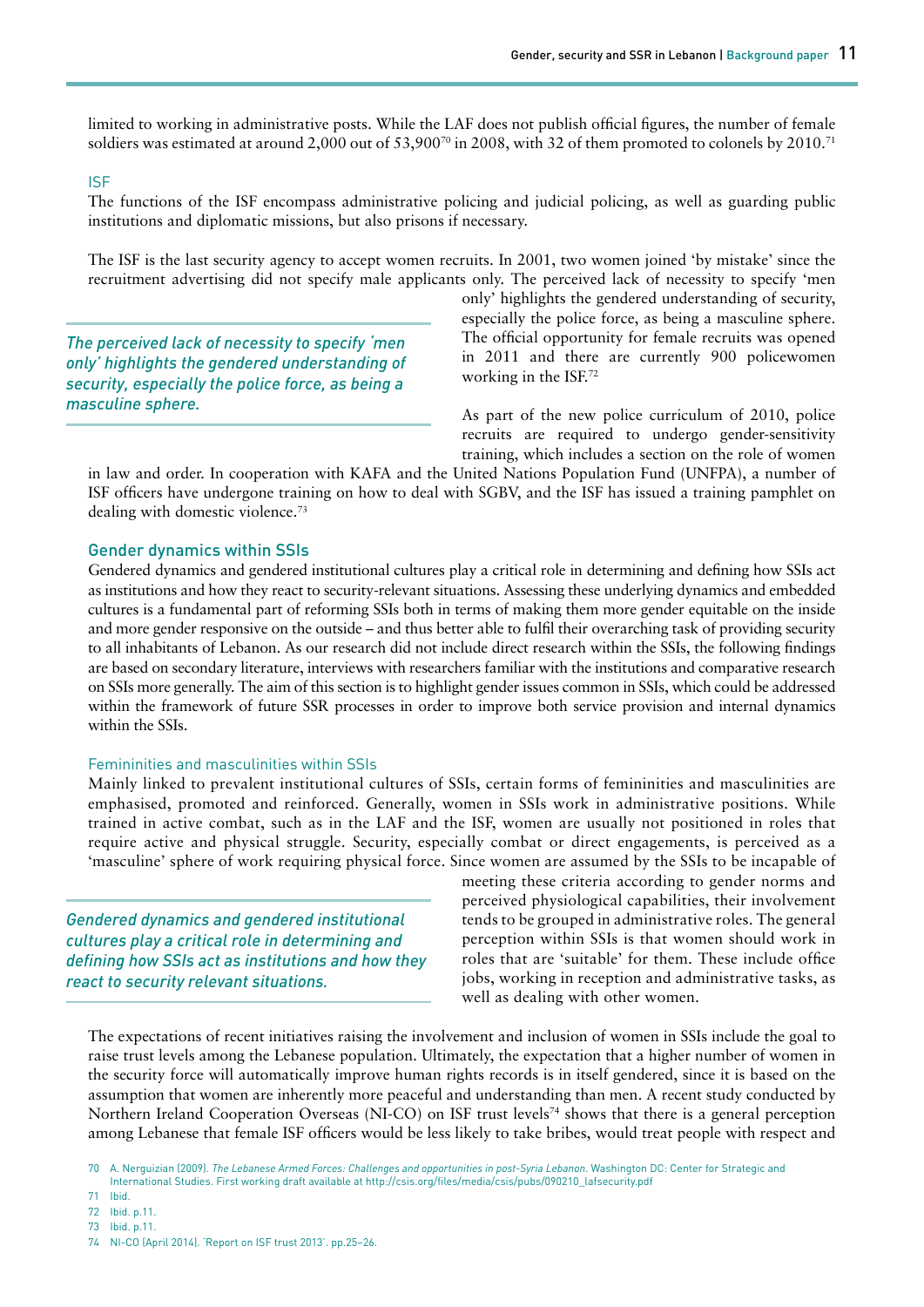would apply the law equally to all citizens. However, for these perceptions to take effect, female officers would have to be at the forefront and deal with citizens on a daily basis. Crucially, these beliefs contrast sharply with people's expectations of the nature of female officers' work in the police. Only 13% of respondents think that women can do similar tasks to men, and over 50% of men and women believe that female ISF officers can best handle administrative tasks.

The ISF has recently commenced diversifying women's roles. As prominent figures in the community policing project, women were part of the quite visible bicycle patrol and can be regularly seen issuing parking tickets in Hamra, central Beirut. The first female police unit has been established and there is an attempt to mainstream women in most departments.<sup>75</sup> The diverse roles women can take on include women searchers at airport and prisons. The lack of female security personnel has been problematic in the past, since men are not allowed to touch women and could thus not conduct security searches.

The educational level for male police officers is on average lower than that of their female colleagues.<sup>76</sup> This could potentially point towards more perceived competition to get a place in the ISF among women, but is also interesting to bear in mind when looking at gender dynamics within the ISF. Nonetheless, both women and men tend to internalise the predominantly masculine-coded norms and institutional cultures of the SSIs.

#### Risk of SGBV and sexual harassment

Given the often heavily male-dominated nature of SSIs in general, female officers might experience verbal or physical harassment from their colleagues. While we have not come across studies directly on this issue in Lebanon, there are potential issues of concern that can exacerbate problems. Such issues include a lack of facilities at local police stations and offices for women, including separate bathrooms, shower facilities or sleeping quarters, although these facilities are gradually being incorporated into police stations.<sup>77</sup>

It is important to note that sexual harassment in SSIs may also be targeted at men who are not seen as adhering to dominant norms of masculinity.78 While we have not found any research on Lebanese SSIs in this respect, it may or may not be an issue of concern. Common tactics of sexual harassment targeted at men involve placing sexually suggestive items in the target's personal space, such as in their lockers or restrooms. Sometimes, the victim's strength or virility is tested through physical acts or by forcing the man to perform or undergo humiliating acts of a sexual nature to 'prove' his heterosexuality.

It is often difficult for male victims to report incidents of verbal or physical sexual harassment, since it risks reinforcing the perpetrator's accusations of his being weak, effeminate or indeed homosexual.79 Generally speaking, the fear of denouncing or reporting a colleague or a supervisor usually presents a major challenge in SSIs due to existing hierarchies and power structures, coupled with a fear of losing one's job.<sup>80</sup> While we do not have evidence to confirm that harassment is taking place in Lebanese SSIs, these are issues that need to be investigated further since they constitute a gap in current research efforts.

### Ill-treatment in police stations and inadequate complaint mechanisms in the ISF

According to a 2013 Human Rights Watch report, ill-treatment and torture in police stations is widespread.<sup>81</sup> Vulnerable groups such as people suspected of drug use, sex work or homosexuality are most at risk of threats, humiliation and torture. Physical violence is used not only to extract confessions, but also as a form of punishment, discipline and behavioural correction. The most common forms of physical torture include beatings on different parts of the body and being denied food, water and medication. A common form of mental torture includes being forced to listen to the screams of other detainees being beaten in order to get a confession or cooperation.82

Women, especially sex workers, are in many cases subjected to some form of sexual violence, including sexual assault or receiving 'favours' such as better conditions in cells, cigarettes or food in exchange for sex. Out of 25 women who were interviewed by Human Rights Watch, 21 reported having been subjected to some form of

76 Email correspondence, Lebanese security sector expert, 18 August 2014; and C. Samaha (2013). Op. cit. p.43.

77 Ibid. p.11.

- 80 Ibid.
- 81 Human Rights Watch (2013). Op. cit.

<sup>75</sup> Z. Osman and S. Kassis (2014). Op. cit. p.11; and C. Samaha (2013). *Security sector reform in Lebanon: Women in the ISF*, MA thesis. Beirut: Lebanese American University. Available at [https://ecommons.lau.edu.lb:8443/xmlui/bitstream/handle/10725/1618/Christelle\\_Samaha\\_Thesis.pdf?sequence=1](https://ecommons.lau.edu.lb:8443/xmlui/bitstream/handle/10725/1618/Christelle_Samaha_Thesis.pdf?sequence=1)

<sup>78</sup> C. Watson (2014). *Preventing and responding to sexual and domestic violence against men: A guidance note for security sector institutions*. Geneva: Centre for the Democratic Control of Armed Forces (DCAF). p.38.

<sup>79</sup> Ibid.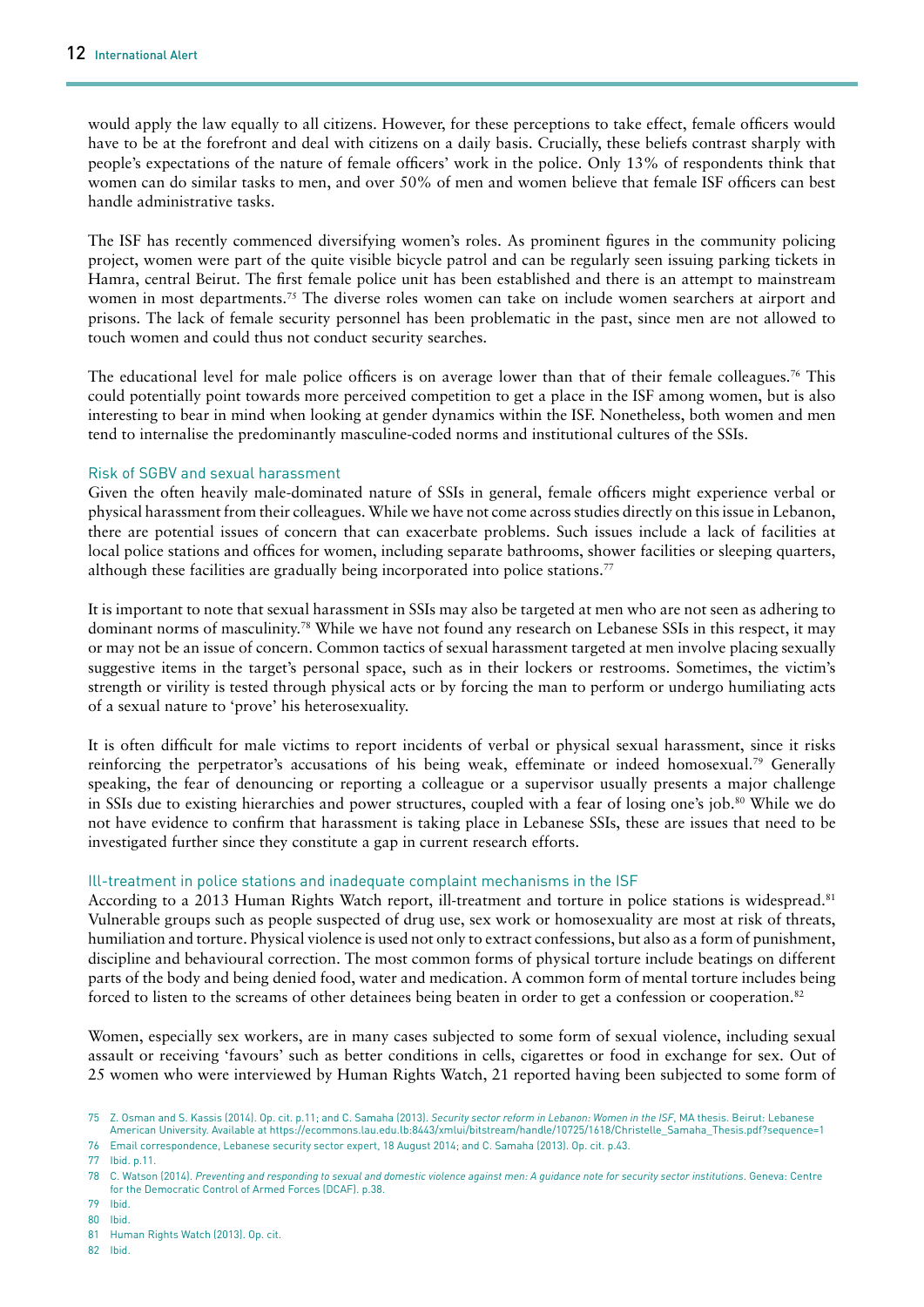sexual violence or coercion by the police.<sup>83</sup> While the Ministry of Interior and the ISF have taken some steps to reduce abuse in detention by setting up a human rights unit and a torture monitoring body, as well as adopting a code of conduct for ISF officers, the gendered power dynamics inside police stations that contributed to these problems may still be prevalent.84

The internal and external complaints and reporting mechanisms of the ISF are lacking in several ways.<sup>85</sup> The ISF currently has a system in place for public complaints, which includes an internet-based complaint form (e-complaint) as well as a hotline.86 In addition, the ISF has detailed information on its website clarifying how to submit the complaint form.<sup>87</sup> However, the complaint form is only available in Arabic and it is not possible to make complaints anonymously.88

While it is relatively easy to file a complaint against an ISF officer either in person, by phone, through the public prosecutor's office or through an intermediary, since anonymous complaints are not accepted, in practice, it is difficult for individuals to follow up on the complaints mechanisms.<sup>89</sup> No central office exists where complaints are processed and there is no system for the complainant to track the complaint. The lack of a centralised system and name tags on officers' uniforms make it difficult to document the exact number of complaints and to correctly identify their abusers.<sup>90</sup>

The main reasons preventing people from filing complaints are direct threats from the police, not knowing how to go about making a complaint and risk of exposure or retaliation.<sup>91</sup> The Ministry of Interior's human rights department is currently working on a database that will include "all complaints, actions taken and the outcome, and will be available for reference when needed" and which will be focused on "documenting all official and unofficial interactions related to human rights".92 No information exists on internal reporting mechanisms and further research on this subject is strongly encouraged.

83 Ibid.

84 Ibid.

85 Ibid. pp.48–50.

86 Z. Osman and S. Kassis (2014). Op. cit. p.8.

89 Human Rights Watch (2013). Op. cit. p.60.

90 Ibid. p.49.

91 Ibid.

<sup>87</sup> ISF (2014). 'ISF complaint system'. Available at <http://www.isf.gov.lb/en/article/1018/ISF-Complaint-System>

<sup>88</sup> In order to fill out the complaint form, one is redirected on the website to sign up online. Required fields of information are first name, family name, date of birth, gender, email address, mobile number and address. Available at <http://ecomplaint.isf.gov.lb/signup.php>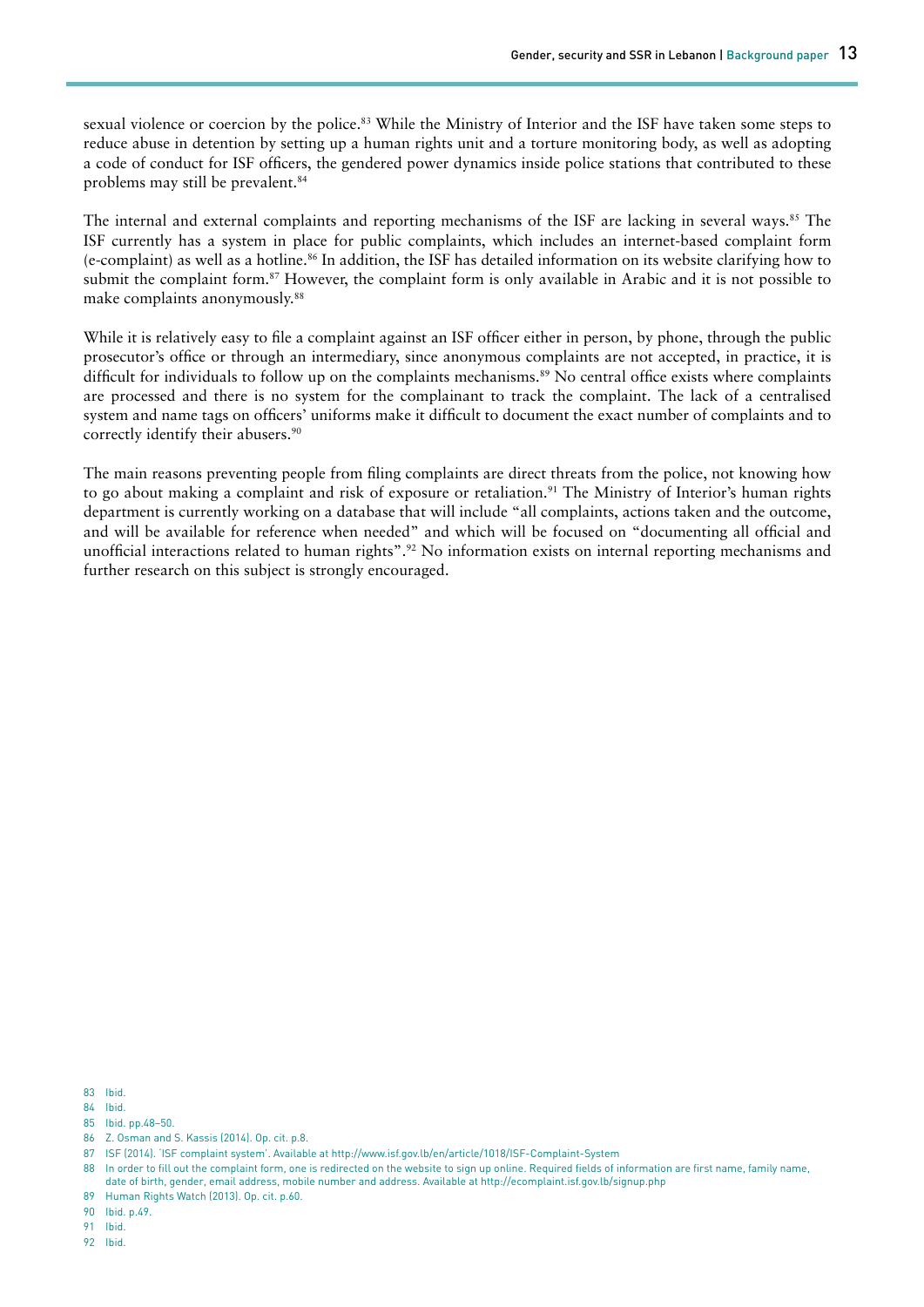# **CONCLUSIONS**

Gender is an important factor in assessing security perceptions, SSIs' ways of providing security and SSR, but it needs to be seen in context with a host of other factors. As identified in the first section, security perceptions vary across different areas and different topics. While a large proportion of threat perceptions are influenced by confessional affiliation and geographical location, some significant gender aspects have been highlighted that help make sense of the broader security perceptions on the ground and are related to general threat perceptions, Syrian refugees, vulnerability and domestic violence. The data also point to interesting outliers that warrant further research: higher perceived threats of SGBV by women in one area, but by men in another; concerns over environmental degradation by women; and concerns about travelling by night by men in certain areas.

While women often face immense constraints and challenges in accessing justice and security, this report also finds that men, SGM persons and refugees may face a high degree of vulnerability. Sometimes, this occurs counterintuitively, when expectations of male strength lead to vulnerability, and sometimes due to a lack of a sociopolitical acceptance of realities, as in the case of SGM and refugees.

The challenges of SSR in Lebanon have been further highlighted by examining gendered perceptions of SSIs. Limitations perceived by the Lebanese public include confessional and political power structures comprising

*While women often face immense constraints and challenges in accessing justice and security, this report also finds that men, SGM persons and refugees may face a high degree of vulnerability.*

mostly male-dominated patronage networks and a negative public image of SSIs in terms of dealing with SGBV/DV issues, but also in terms of behaviours and response. Nonetheless, tackling masculine-coded institutional cultures, introducing and improving gendersensitive policies and dealing with SGBV both externally and internally may prove to be areas where advances in enhancing SSR in Lebanon can move faster than in other

areas. For example, while addressing confession-based power-sharing mechanisms questions the whole post-war political order of Lebanon, teaching greater civility and less intimidating ways of security provision, but also ensuring that SSIs have the ways and means to do their job, is a far more effective way of increasing trust in SSIs in the long run.

As a final point, the focus of this study has been mainly on the ISF and to a lesser degree on the LAF and the GS. Because of this, much of the critique has focused on the ISF, leading perhaps to an unfair perception that it alone is at fault. This is not the case as the institution is shaped and limited by its socio-political environment. More importantly, however, the ISF, LAF and GS are not the only institutions relevant to security provision. We would therefore strongly urge for further and deeper research to look at the gendered dimensions of other actors and sectors – such as in relation to the judicial system, prison services, immigration and border control, intelligence services, parliamentary oversight of SSIs, media and informal security providers. This would help to ensure that the Lebanese security sector comprehensively provides security to all people within its borders.